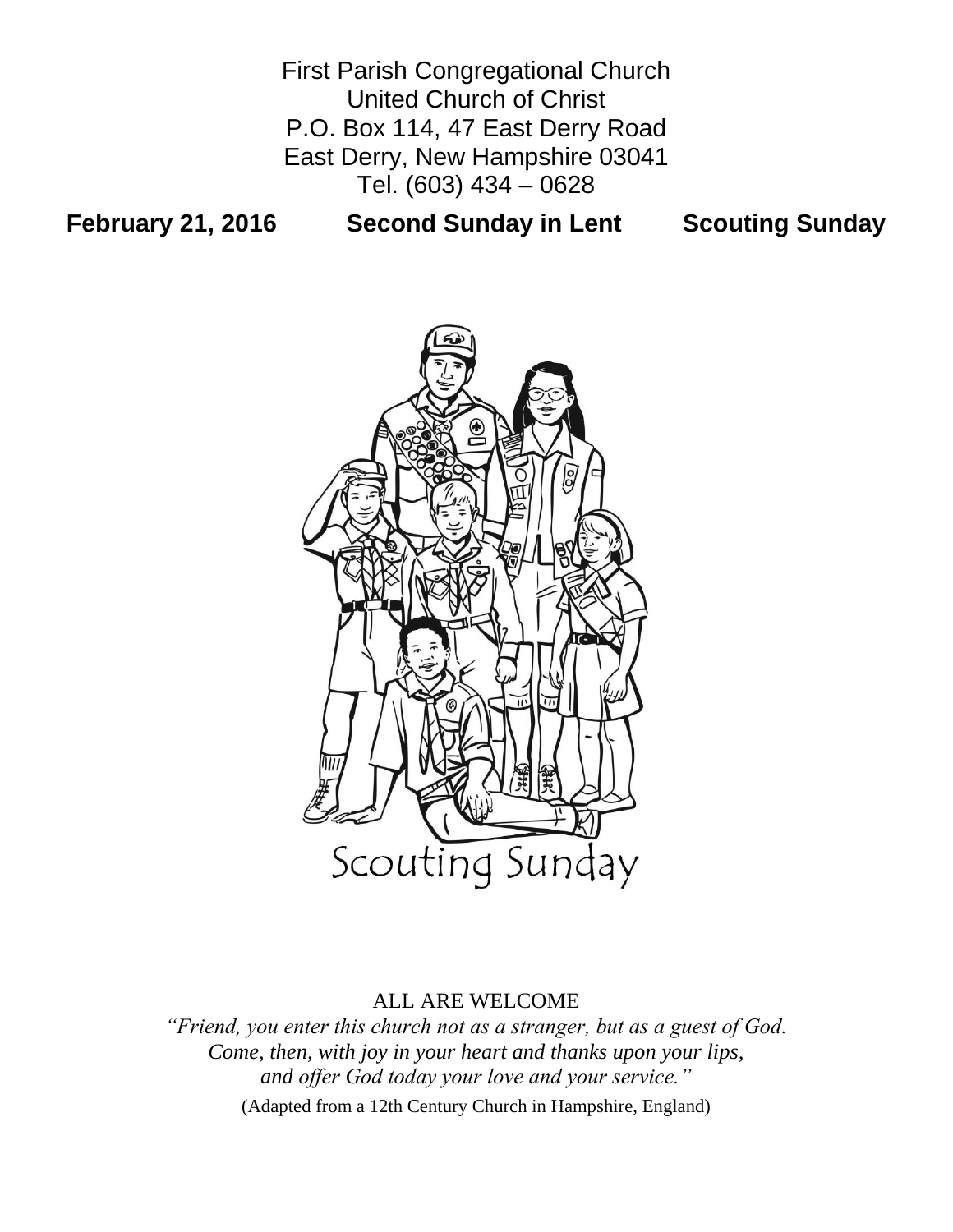*February 21, 2016 Second Sunday of Lent Scouting Sunday*

WELCOME & ANNOUNCEMENTS & JOYS AND CONCERNS

## **WE GATHER INTO THE PRESENCE OF GOD**

MOMENT OF SILENCE Lighting the Candles

\*HYMN NO. 24 *"The God of Abraham Praise"*

# \*CALL TO WORSHIP

- One: God calls us together to worship this morning. We come from all walks of life, from every direction.
- **All: From our work and play within the world, we gather here in God's presence.**
- One: God gathers us together to worship and praise God**;**
- **All: We give thanks for creation's goodness, for the strength to labor, and for the wisdom to relax.**

# \*PRAYER OF INVOCATION (in unison)

**Almighty God, Creator of us all, how thankful we are that you have come into our lives through your Holy Spirit. We pray today for God's children - all the children of the world. May they find peace and love in their families and schools and learn the love of Jesus Christ. We also pray for our young people, who are seeking a cause which is worthy of their life's commitment. We know that our youth must deal with a host of options. We give thanks that scouting shows one path and we pray that they may follow the way of love as shown by Jesus, our Christ, our Teacher, our Friend. Amen**

\*SONG OF PRAISE #760 **(Ma-si-thi) Amen siyakudumisa (repeat x1)**

**Amen Bawo, Amen Bawo, Amen siyakudumisa (Sing Amen) Amen, we praise your name, O God (repeat x1) Amen, Amen, Amen, Amen, Amen we praise your name, O God.**

## **WE INVITE FORWARD GOD'S LITTLE CHILDREN**

# CHILDREN'S OFFERING *"I'm Gonna Sing"*

**I'm goin' a sing when the Spirit says sing (x2)**

**I'm goin' a sing when the Spirit says sing, and obey the Spirit of the Lord.**

PRAYER OF DEDICATION (in unison)

**Dear God, we offer you our gifts with thanks and praise, be with us and guide us all of our days. Teach us how to love each other, and to shine your light into the world. Amen.**

CHILDREN'S MESSAGE PASTO DE L'ANNE DE L'ANNE DE L'ANNE DE L'ANNE DE L'ANNE DE L'ANNE DE L'ANNE DE L'ANNE DE L'A

LET'S MEET OUR SCOUTS: RESPONSIVE SCOUTING LITANY

Scout: The Scout Law calls a Scout to work toward being trustworthy, loyal, helpful, friendly, courteous, kind, obedient, cheerful, thrifty, brave, clean and reverent.

**Congregation: The Scout law is a guiding light to millions of boys and young adults throughout the world today, beginning with principles of the Law from ancient days:**

Scout: A Scout is trustworthy. Exodus chapter 20, verse 16 says:

**Congregation: You shall not bear false witness against your neighbor.**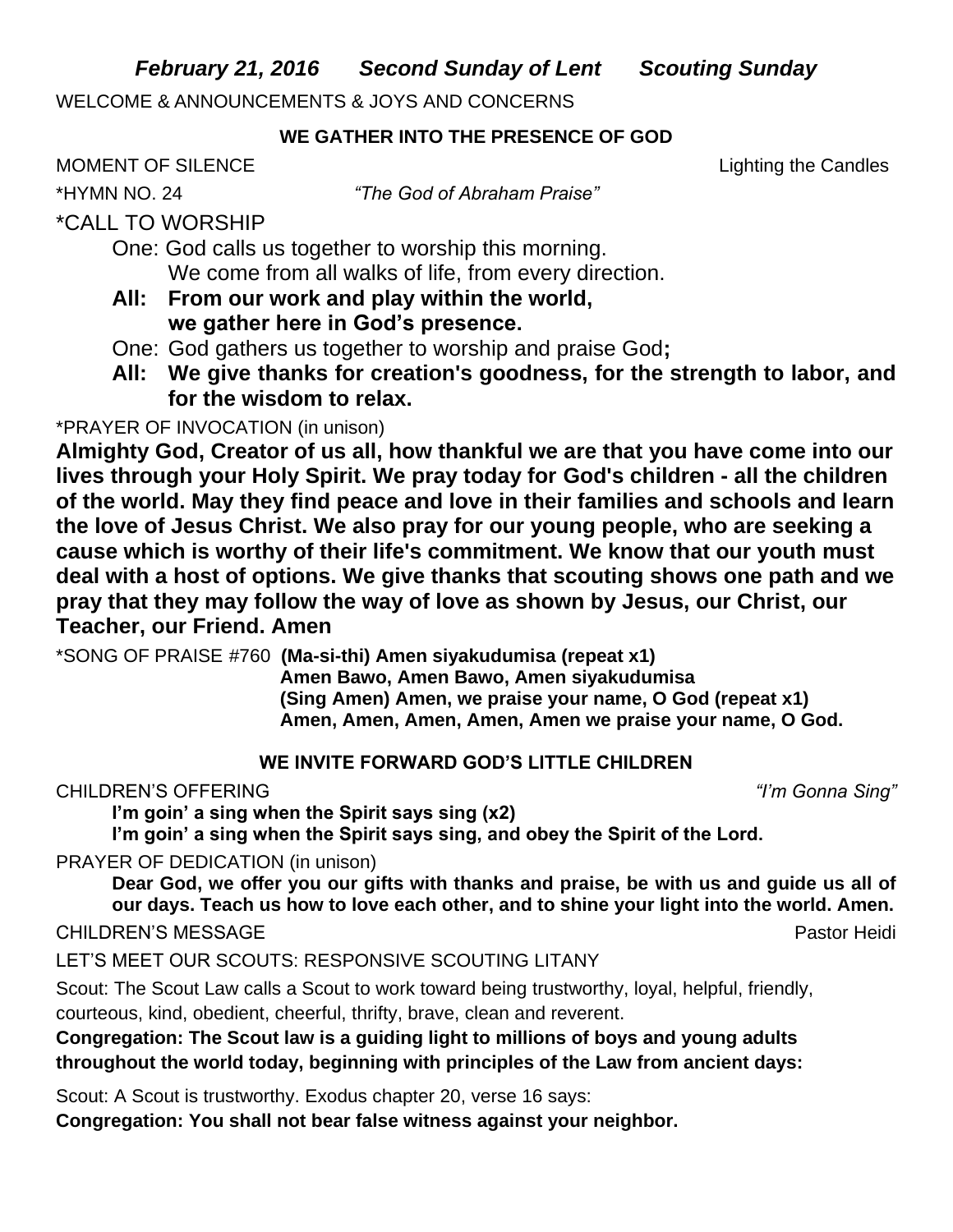Scout: A Scout is loyal. Luke chapter 16, verse 10 says:

**Congregation: Whoever is faithful in a very little is faithful also in much; and whoever is dishonest in a very little is dishonest also in much.** 

Scout: A Scout is helpful. Leviticus chapter 19, verse 18 says:

**Congregation: You shall not take vengeance or bear a grudge against any of your people, but you shall love your neighbor as yourself: I am the Lord.** 

Scout: A Scout is friendly. Psalm 133 says:

**Congregation: Love one another with brotherly affection; outdo one another in showing honor.** 

Scout: A Scout is courteous. Ephesians chapter 4, verse 29 says:

**Congregation: Let no evil talk come out of your mouths, but only what is useful for building up, as there is need, so that your words may give grace to those who hear.** 

Scout: A Scout is kind. Proverbs chapter 12, verse 10 says:

**Congregation: A righteous man has regard for the life of his beast, but the mercy of the wicked is cruel.** 

Scout: A Scout is obedient. Ephesians chapter 6, verse 1-3 says:

**Congregation: Children, obey your parents in the Lord, for this is right. "Honor your father and mother" —this is the first commandment with a promise: "so that it may be well with you and you may live long on the earth."** 

Scout: A Scout is cheerful. Proverbs chapter 15, verses 13-15 says:

**Congregation: A glad heart makes a cheerful countenance, but by sorrow of heart the spirit is broken. The mind of one who has understanding seeks knowledge, but the mouths of fools feed on folly. All the days of the poor are hard, but a cheerful heart has a continual feast.** 

Scout: A Scout is thrifty. Proverbs chapter 6, verses 6-8 says:

**Congregation: Go to the ant, you lazybones; consider its ways, and be wise. Without having any chief or officer or ruler, it prepares its food in summer, and gathers its sustenance in harvest.** 

Scout: A Scout is brave. Deuteronomy chapter 31, verse 6 says:

**Congregation: Be strong and bold; have no fear or dread of them, because it is the Lord your God who goes with you; he will not fail you or forsake you.** 

Scout: A Scout is clean. Psalm 24, verse 3-5 says:

**Congregation: Who shall ascend the hill of the Lord? And who shall stand in God's holy place? Those who have clean hands and pure hearts, who do not lift up their souls to what is false, and do not swear deceitfully. They will receive blessing from the Lord, and vindication from the God of their salvation.** 

All Scouts Together: A Scout is reverent, he is reverent toward God. He is faithful in his religious duties and respects the convictions of others in matters of custom and religion. Mark chapter 12, verse 30 says:

**Congregation: And you shall love the Lord your God with all your heart, and with all your soul, and with all your mind, and with all your strength. This is the first and greatest commandment.** 

\*HYMN NO. 193 *"In the Cross of Christ I Glory "*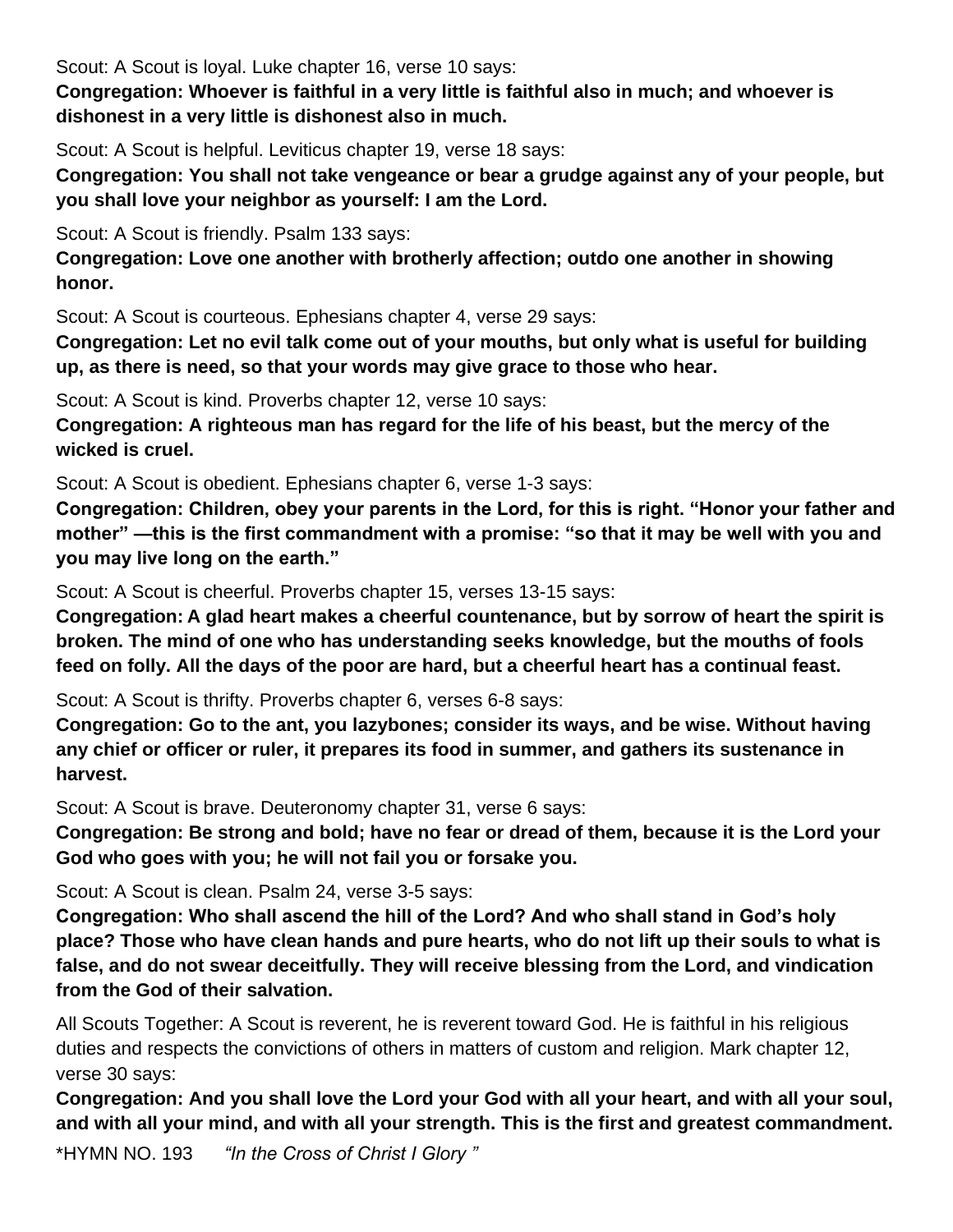#### THE LORD'S PRAYER

**Our Father, who art in heaven, Hallowed be Thy name. Thy kingdom come; Thy will be done; on earth as it is in heaven. Give us this day our daily bread and forgive us our debts as we forgive our debtors. Lead us not into temptation, but deliver us from evil; for Thine is the Kingdom, and the Power, and the Glory forever. Amen.**

### **WE HEAR GOD'S WORD FOR US**

| <b>HEBREW SCRIPTURE</b> |
|-------------------------|
| <b>GOSPEL</b>           |
| <b>SERMON</b>           |
| <b>CHOIR ANTHEM</b>     |

"The Prayer of St. Patrick"

Genesis 15:1-8 (O.T. p. 13) Luke 13:31-35 (N.T. p. 78) Questions for God The Rev. Dr. Deborah Roof

#### **WE RESPOND WITH PRAYER**

PASTORAL PRAYER

CHORAL RESPONSE *"O Lord, Hear My Prayer"* 

#### **WE RESPOND WITH OUR FINANCIAL GIFTS**

#### OFFERTORY INVITATION

"Those who hope in the LORD will renew their strength; they will fly up on wings like eagles; they will run and not be tired; they will walk and not be weary." And they will give generously and joyously for they give back a mere portion of what they have been given. "God loves a cheerful giver!"

### \*DOXOLOGY #562 **Take my gifts and let me love you, God who first of all loved me, gave me light and food and shelter, gave me life and set me free, now because your love has touched me, I have love to give away, now the bread of love is rising, loaves of love to multiply!**

#### \*PRAYER OF DEDICATION

**May the gifts that we now offer up to God be a sign of our trust in God's promise of a new tomorrow, a better day, a sign that love and forgiveness have indeed found a way. Amen.**

#### **WE ARE SENT OUT TO LOVE AND SERVE A LOVING, SERVING GOD**

\*HYMN NO. 493 *"Oh Jesus, I have Promised"* **BENEDICTION** BENEDICTION RESPONSE POSTLUDE

*\*Indicates all that are able may stand.*